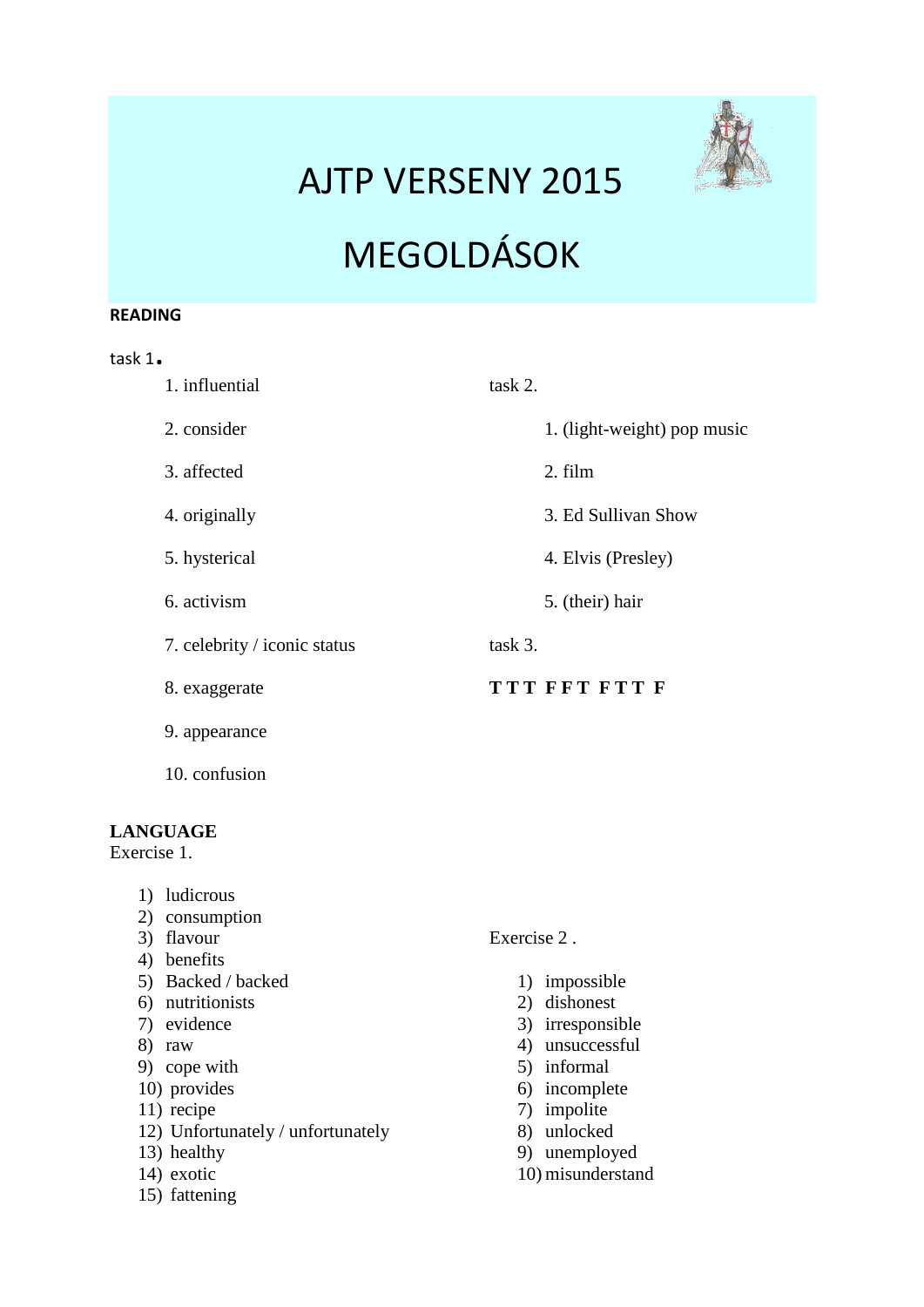### **MULTIPLE CHOICE TEST**

|                       | ${\bf A}$                                              | $\bf{B}$                  | $\overline{\mathbf{C}}$                    | D                         |
|-----------------------|--------------------------------------------------------|---------------------------|--------------------------------------------|---------------------------|
| <u>1.</u>             |                                                        |                           | $\overline{\mathbf{X}}$                    |                           |
|                       |                                                        |                           |                                            | $\mathbf{X}$              |
| $\frac{2.}{3.}$<br>4. | $\mathbf X$                                            |                           |                                            |                           |
|                       |                                                        | $\mathbf{X}$              |                                            |                           |
| 5.                    |                                                        |                           | $\mathbf X$                                |                           |
| 6.                    |                                                        | $\mathbf X$               |                                            |                           |
| 7.                    | $\mathbf{X}$                                           |                           |                                            |                           |
| 8.                    |                                                        |                           |                                            | $\mathbf X$               |
| 9.                    |                                                        |                           | $\overline{\mathbf{X}}$                    |                           |
| <u>10.</u>            |                                                        |                           |                                            |                           |
| $\overline{11}$ .     |                                                        |                           | $\frac{\overline{\mathbf{X}}}{\mathbf{X}}$ |                           |
| $\overline{12}$ .     |                                                        | $\mathbf X$               |                                            |                           |
| 13.                   | $\mathbf X$                                            |                           |                                            |                           |
| <u>14.</u>            |                                                        | $\mathbf X$               |                                            |                           |
| $\frac{15.}{16.}$     |                                                        |                           |                                            | X                         |
|                       | $\frac{\overline{\mathbf{X}}}{\underline{\mathbf{X}}}$ |                           |                                            |                           |
| $\overline{17}$ .     |                                                        |                           |                                            |                           |
| <u>18.</u>            |                                                        |                           | $\overline{\mathbf{X}}$                    |                           |
| 19.                   |                                                        |                           | $\mathbf{X}$                               |                           |
| 20.                   |                                                        |                           |                                            | $\mathbf X$               |
| 21.                   |                                                        | $\mathbf{X}$              |                                            |                           |
| <u>22.</u>            |                                                        |                           |                                            | $\mathbf{X}$              |
| <u>23.</u>            |                                                        |                           | $\boldsymbol{\mathrm{X}}$                  |                           |
|                       |                                                        | $\boldsymbol{\mathrm{X}}$ |                                            |                           |
| $\frac{24}{25}$       |                                                        |                           |                                            | $\mathbf{X}$              |
| 26.                   |                                                        |                           | X                                          |                           |
| 27.                   |                                                        |                           |                                            | $\boldsymbol{\mathrm{X}}$ |
| 28.                   |                                                        |                           |                                            | $\mathbf X$               |
| 29.                   |                                                        | $\mathbf X$               |                                            |                           |
| 30.                   |                                                        |                           |                                            |                           |
| 31.                   | $\frac{\mathbf{X}}{\mathbf{X}}$                        |                           |                                            |                           |
| 32.                   |                                                        |                           |                                            |                           |
| 33.                   |                                                        |                           | $\mathbf X$                                |                           |
| 34.                   | $\boldsymbol{\mathrm{X}}$                              |                           |                                            |                           |
| 35.                   | $\mathbf X$                                            |                           |                                            |                           |
| <u>36.</u>            |                                                        | $\mathbf X$               |                                            |                           |
| 37.                   |                                                        |                           | $\mathbf X$                                |                           |
| 38.                   |                                                        | $\overline{\mathbf{X}}$   |                                            |                           |